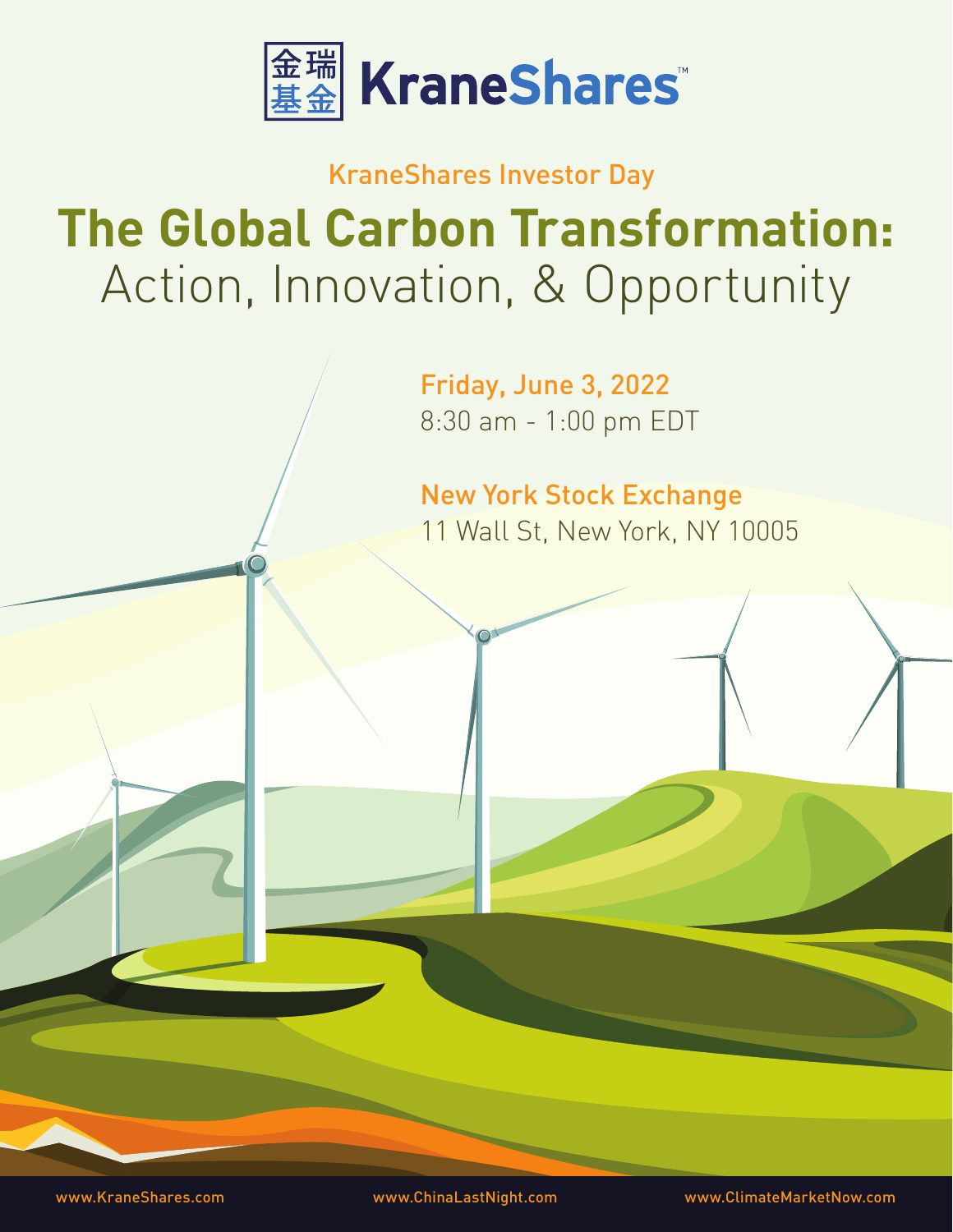

## KraneShares Investor Day — The Global Carbon Transformation: Action, Innovation, & Opportunity

Welcome to our Investor Day at the New York Stock Exchange where we will explore opportunities arising from the policies and companies that are tackling global climate change. From carbon markets to companies in traditionally high emissions industries that are transitioning away from fossil fuels, investment opportunities abound in this dynamic and growing field. Throughout the day, you will hear from experts on how they are transforming their businesses and rolling out ambitious strategies to tackle this monumental challenge.

| <b>Conference Agenda</b> |                                                                                                                             |                                                                                                                                                                                                                                                                                                     |
|--------------------------|-----------------------------------------------------------------------------------------------------------------------------|-----------------------------------------------------------------------------------------------------------------------------------------------------------------------------------------------------------------------------------------------------------------------------------------------------|
| $8:30$ am                | <b>Breakfast</b>                                                                                                            |                                                                                                                                                                                                                                                                                                     |
| $9:00$ am                | History of NYSE: 230 Years of Making<br>Connections                                                                         | Pete Asch, New York Stock Exchange Communications &<br>Archives Manager                                                                                                                                                                                                                             |
| $9.20 \text{ am}$        | <b>Opening Remarks</b>                                                                                                      | Jonathan Krane, KraneShares Chief Executive Officer                                                                                                                                                                                                                                                 |
| $9:25$ am                | A Financial Approach to Climate Change<br><b>Risk</b>                                                                       | Robert Engle, 2003 Nobel Prize in Economics, NYU Stern School of<br>Business Professor of Finance, Chairman of CLIFI Board of Advisors                                                                                                                                                              |
| $10:00$ am               | <b>Carbon Credits and Offsets: Powerful</b><br><b>Tools, Massive Opportunities</b>                                          | Stephen Donofrio, Forest Trends Director of Ecosystem<br>Marketplace & Supply Change Initiatives<br>Kathy Benini, S&P Global Managing Director and Head of Carbon<br>Markets<br>Evan Ard, Evolution Markets Chief Executive Officer<br>Luke Oliver, KraneShares Managing Director                   |
| $10:40$ am               | <b>Break</b>                                                                                                                |                                                                                                                                                                                                                                                                                                     |
| $10:50$ am               | Investing in the Low-Carbon Leaders of<br>the Future                                                                        | Michael Lee, Octopus Energy USA Chief Executive Officer<br>Roger Mortimer, KraneShares Portfolio Manager                                                                                                                                                                                            |
| $11:20$ am               | A Greener Tomorrow: How Electrification<br>and Renewables are Changing the Future                                           | <b>Corey Cantor, BloombergNEF Electric Vehicles Associate</b><br>Matthew Hankey, New Energy Equity, LLC Co-Founder,<br>President, and Chief Executive Officer<br>Anthony Sassine, CFA, KraneShares Senior Investment Strategist                                                                     |
| 12:00 pm                 | Putting It All Together: An Allocators'<br>Perspective on Incorporating the Carbon<br><b>Transformation Into Portfolios</b> | Sarah Edwards, Cambridge Associates Senior Investment<br>Director of Sustainable and Impact Investing<br>Rob Walker, CFA, CFP, Jordan Park Vice President<br>Ian Smith, CFA, The Nature Conservancy Director of Investments<br>Julian Daniels, KraneShares Managing Director Institutional<br>Sales |
| 12:40 pm                 | Lunch                                                                                                                       |                                                                                                                                                                                                                                                                                                     |
| $1:00$ pm                | <b>Event Concludes</b>                                                                                                      |                                                                                                                                                                                                                                                                                                     |

## *Sign up to receive our note on the climate and carbon markets at www.climatemarketnow.com*



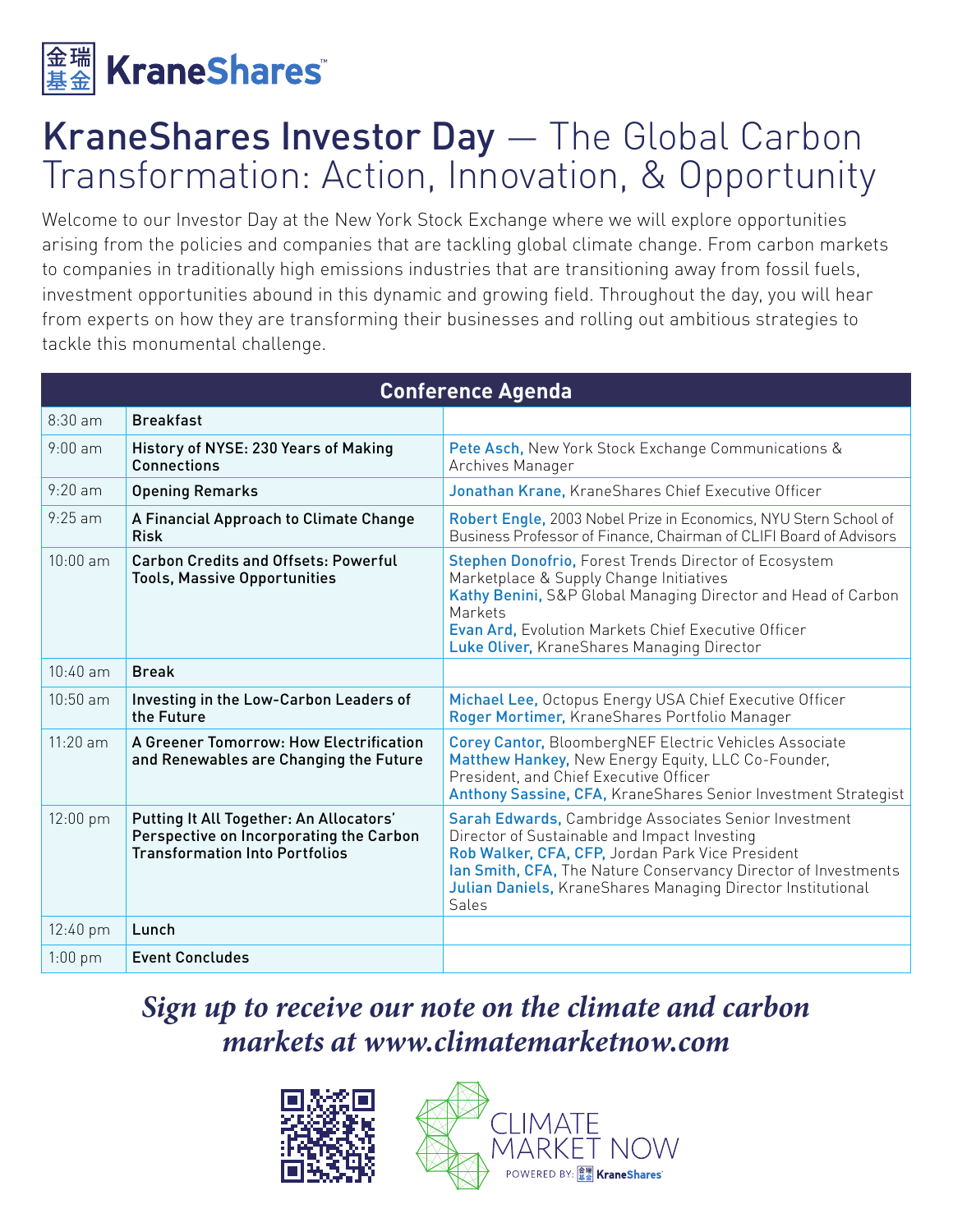### Featured Speakers (in order of appearance):



#### **Pete Asch,** New York Stock Exchange Communications and Archives Manager

Pete Asch is the New York Stock Exchange Archivist and the Executive Producer of the growing podcast, Inside the ICE House. With a focus on utilizing the Exchange's heritage and history, Pete manages the team that is responsible for the New York Stock Exchange Archives which chronicles the activities of the Exchange from its founding in 1792 to the present day. Pete is also regularly interviewed by major news outlets on the history of Wall Street as seen on CNN, Bloomberg, and the Wall Street Journal. Prior to joining NYSE, Pete held positions as Princeton University, The Guggenheim Museum, the Oregon Jewish Museum and Center for Holocaust Education, among others. He holds a MA in History with a Certificate of Archival Management from New York University and BA from Rutgers University.





#### **Jonathan Krane,** KraneShares Chief Executive Officer

Jonathan Krane is the founder and Chief Executive Officer of KraneShares, an asset management firm delivering China and climate-focused exchange-traded funds to global investors. KraneShares focuses on providing expert access and products for investors to gain exposure to innovative capital market opportunities in China, climate, and other asset classes. Jonathan has spent the last twenty years working with companies in China. He previously founded a leading media and entertainment company in China, which was later sold to a publicly-traded multi-national corporation. Jonathan received an MBA from Columbia Business School and a BA from Connecticut College. He is a member of the Young Presidents Organization (YPO).

#### **Robert Engle,** 2003 Nobel Prize in Economics, NYU Stern School of Business Professor of Finance, Chairman of CLIFI Board of Advisors

Robert Engle, the Michael Armellino Professor of Finance at New York University Stern School of Business, was awarded the 2003 Nobel Prize in Economics for his research on the concept of autoregressive conditional heteroskedasticity (ARCH). He is currently the Co-Director of the NYU Stern Volatility and Risk Institute and is the Co-Founding President of the Society for Financial Econometrics (SoFiE), a global non-profit organization housed at NYU. Before joining NYU Stern in 2000, Professor Engle was Chancellor's Associates Professor and Economics Department Chair at the University of California, San Diego, and Associate Professor of Economics at the Massachusetts Institute of Technology.

#### **Stephen Donofrio,** Forest Trends Director of Ecosystem Marketplace & Supply Change Initiatives

Stephen Donofrio is the Director of Ecosystem Marketplace, the world's first and only internationally recognized and standardized Voluntary Carbon Markets (VCM) end-to-end transparency platform providing exclusive global carbon trade pricing data, insights, and news. Over the past two decades, he's held key roles at prominent environmental markets and climate action organizations, including Forest Trends, as well as the Chicago Climate Exchange and CDP (formerly, Carbon Disclosure Project). Working to shape the climate and sustainability landscape towards pragmatic and science-focused goals, he's a creative strategist and experienced leader with a strong sustainability/ESG track record in building programs, products, and teams, developing partnerships, and capital raising through fundraising and sales. He is the author of dozens of publications, articles, and reports, and an active participant in specialist working groups.

#### **Kathy Benini,** S&P Global Managing Director and Head of Carbon Markets

Kathy Benini is a Managing Director and Head of Carbon Markets at S & P Global including responsibility for the S&P Global Environmental Registry, Auctions, and Carbon Meta-Registry. Kathy is a frequent speaker on environmental markets and how to use data and technology to advance the growth of carbon markets. She has been a member of the Task Force for Scaling Voluntary Markets and is a current member of the UK Voluntary Carbon Market Forum Steering Committee. She currently sits on the board and is a Past President of the Women's Energy Network, Greater New York City Chapter. Kathy holds a degree in Economics from Eisenhower College of Rochester Institute of Technology and an MBA from Columbia University.



#### **Evan Ard,** Evolution Markets Chief Executive Officer

Evan Ard is the CEO of Evolution Markets, a global financial services provider helping clients achieve sustainable solutions to address the challenges of climate change and the global energy transition. Mr. Ard has more than 20 years of experience in environmental trading markets, including previously as head of strategy and business development at Evolution Markets, Director of Corporate Marketing at the New York-based public relations agency Southard Communications, and public policy and federal governmental relations at Northern States Power Company and its subsidiary NRG Energy. Evolution Markets was formed in 2000 and has the longest continuous presence in global carbon markets of any financial services firm. The company is a leading platform for carbon markets trading, providing transaction execution, price transparency, and OTC trade settlement services."



#### **Luke Oliver,** KraneShares Managing Director

Luke Oliver leads the KraneShares Climate solutions business building innovative products that provide access to unique markets within this growing investment universe. In addition to curating the firm's climate, carbon and impact strategies, Luke works closely with clients to educate on the asset class and client implementation strategies. He is a regular industry commentator on TV, press, and online media and is responsible for digestible research on climate topics. Prior to joining KraneShares, Luke built and ran the \$21bn US XTrackers ETF business at DWS (formerly Deutsche Asset Management) where he pioneered currency hedging, onshore China, and more recently ESG strategies which were among the first to recognize the need for value-aligned portfolios. Prior to this, he was the portfolio manager of \$16bn in commodity assets across the PowerShares DB Commodity ETF suite. Luke has a reputation for building strong, diverse teams, creating profitable businesses, and bringing innovative solutions to market. His 20-year financial career also included time on the capital markets sell-side. This diverse experience has allowed Luke to identify the most powerful emerging trends in the investment landscape. "Pricing carbon emissions and decarbonizing the global economy is the single greatest challenge, and opportunity, we will ever be presented with. I have no doubt this will be our mission for the next 20 years and it must not fail."



#### **Michael Lee,** Octopus Energy USA Chief Executive Officer

Michael Lee is CEO of Octopus Energy U.S. With nearly a decade in renewable energy, including working on some of the first battery storage projects and developing solar solutions for Fortune 500's internationally, Michael is an entrepreneur who believes technology can unlock cleaner and cheaper electricity all while delighting the customer. He is the co-founder of Evolve Energy, which was acquired by Octopus Energy in 2020. Michael has a background in finance and holds an MBA from Harvard.



#### **Roger Mortimer,** KraneShares Portfolio Manager

Roger Mortimer joined KraneShares as Portfolio Manager in February 2022. Roger brings a wealth of experience and passion to KraneShares growing Climate Suite. Roger has a distinguished career across the utilities, banking, and investment industries. As a public global equities project manager for over 20 years, he has been 5 Star Morningstar rated on three different mandates and has been extensively featured in media alongside his strategies, including some notable accolades. Today, he is completely immersed in climate strategy and shares our vision that climate (alongside China) is one of the largest themes for the next 25 years. Roger holds a Bachelor of Arts in Economics from the University of Western Ontario and an M.B.A. from the Ivey Business School at the University of Western Ontario.